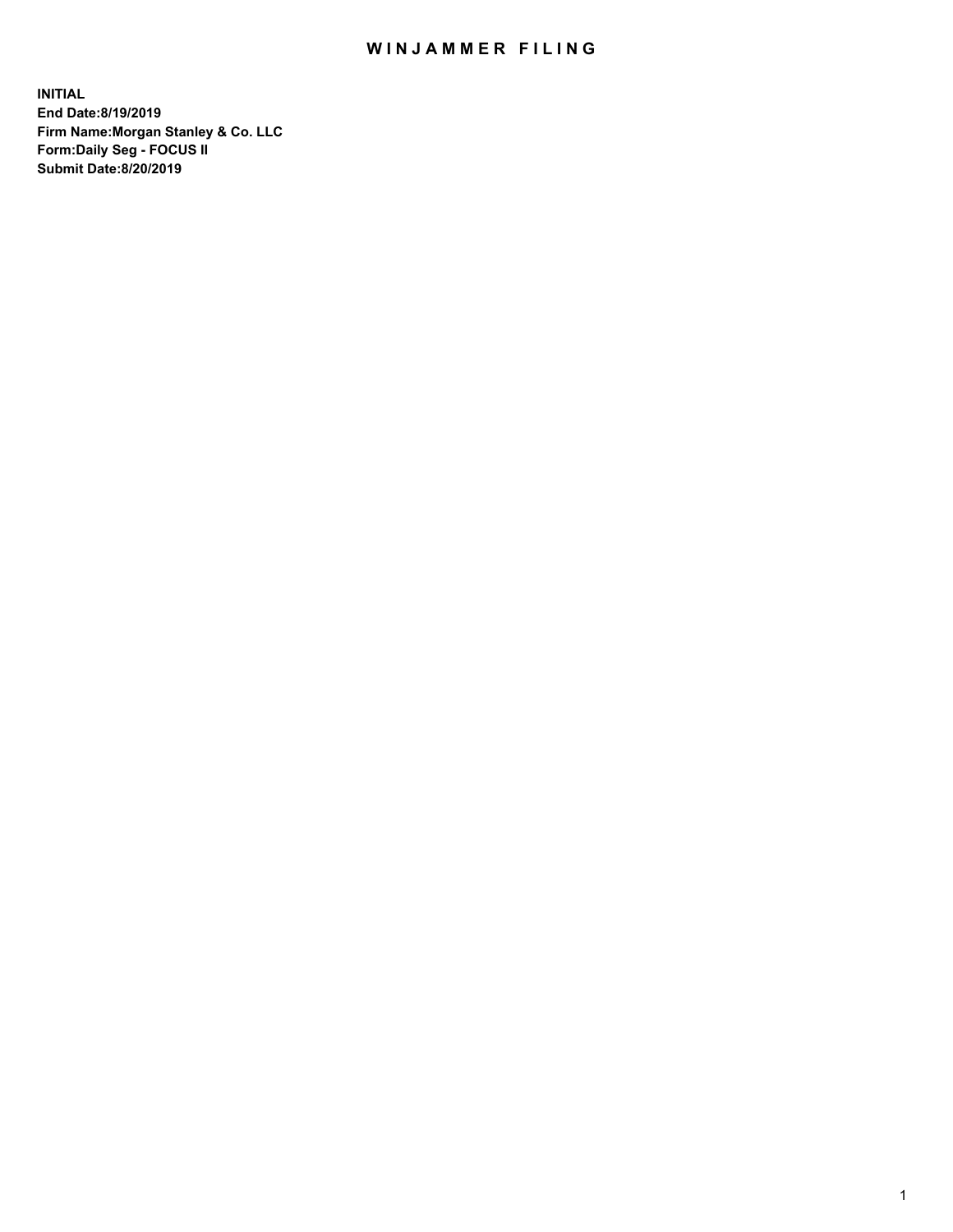**INITIAL End Date:8/19/2019 Firm Name:Morgan Stanley & Co. LLC Form:Daily Seg - FOCUS II Submit Date:8/20/2019 Daily Segregation - Cover Page**

| Name of Company                                                                                                                                                                                                                                                                                                                                                                                          | Morgan Stanley & Co. LLC                                                |
|----------------------------------------------------------------------------------------------------------------------------------------------------------------------------------------------------------------------------------------------------------------------------------------------------------------------------------------------------------------------------------------------------------|-------------------------------------------------------------------------|
| <b>Contact Name</b>                                                                                                                                                                                                                                                                                                                                                                                      | <b>Ikram Shah</b>                                                       |
| <b>Contact Phone Number</b>                                                                                                                                                                                                                                                                                                                                                                              | 212-276-0963                                                            |
| <b>Contact Email Address</b>                                                                                                                                                                                                                                                                                                                                                                             | Ikram.shah@morganstanley.com                                            |
| FCM's Customer Segregated Funds Residual Interest Target (choose one):<br>a. Minimum dollar amount: ; or<br>b. Minimum percentage of customer segregated funds required:% ; or<br>c. Dollar amount range between: and; or<br>d. Percentage range of customer segregated funds required between: % and %.                                                                                                 | 235,000,000<br><u>0</u><br><u>00</u>                                    |
| FCM's Customer Secured Amount Funds Residual Interest Target (choose one):<br>a. Minimum dollar amount: ; or<br>b. Minimum percentage of customer secured funds required:%; or<br>c. Dollar amount range between: and; or                                                                                                                                                                                | 0 <sup>0</sup><br>140,000,000<br><u>0</u><br>0 <sub>0</sub>             |
| d. Percentage range of customer secured funds required between:% and%.<br>FCM's Cleared Swaps Customer Collateral Residual Interest Target (choose one):<br>a. Minimum dollar amount: ; or<br>b. Minimum percentage of cleared swaps customer collateral required:% ; or<br>c. Dollar amount range between: and; or<br>d. Percentage range of cleared swaps customer collateral required between:% and%. | 0 <sub>0</sub><br>92,000,000<br><u>0</u><br><u>00</u><br>0 <sup>0</sup> |

Attach supporting documents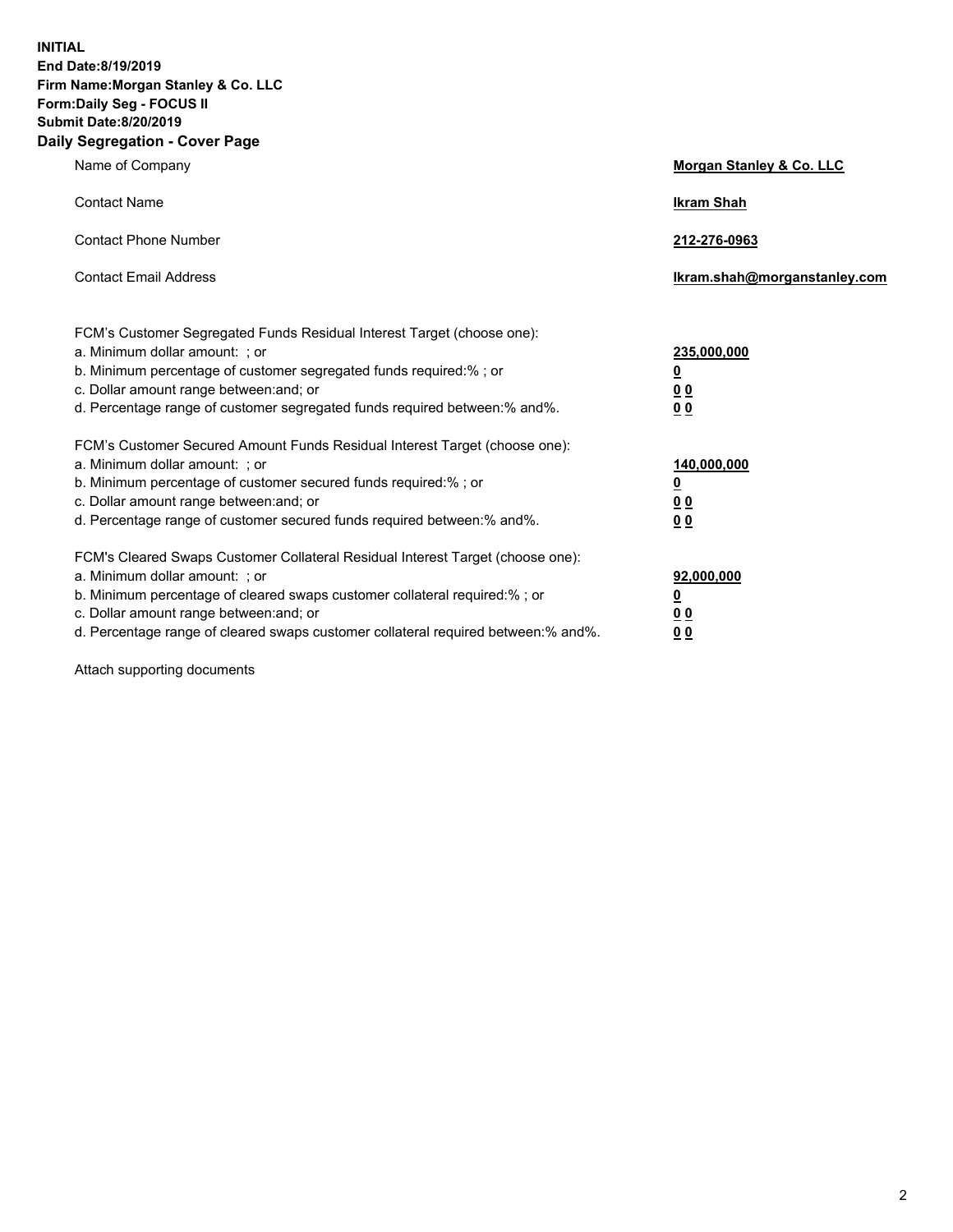## **INITIAL End Date:8/19/2019 Firm Name:Morgan Stanley & Co. LLC Form:Daily Seg - FOCUS II Submit Date:8/20/2019**

## **Daily Segregation - Secured Amounts**

|    | Foreign Futures and Foreign Options Secured Amounts                                         |                                   |
|----|---------------------------------------------------------------------------------------------|-----------------------------------|
|    | Amount required to be set aside pursuant to law, rule or regulation of a foreign            | $0$ [7305]                        |
|    | government or a rule of a self-regulatory organization authorized thereunder                |                                   |
| 1. | Net ledger balance - Foreign Futures and Foreign Option Trading - All Customers             |                                   |
|    | A. Cash                                                                                     | 3,378,191,608 [7315]              |
|    | B. Securities (at market)                                                                   | 2,382,496,418 [7317]              |
| 2. | Net unrealized profit (loss) in open futures contracts traded on a foreign board of trade   | -260,673,760 [7325]               |
| 3. | Exchange traded options                                                                     |                                   |
|    | a. Market value of open option contracts purchased on a foreign board of trade              | 22,256,435 [7335]                 |
|    | b. Market value of open contracts granted (sold) on a foreign board of trade                | -23,832,091 [7337]                |
| 4. | Net equity (deficit) (add lines 1.2. and 3.)                                                | 5,498,438,610 [7345]              |
| 5. | Account liquidating to a deficit and account with a debit balances - gross amount           | 89,064,358 [7351]                 |
|    | Less: amount offset by customer owned securities                                            | -88,718,384 [7352] 345,974 [7354] |
| 6. | Amount required to be set aside as the secured amount - Net Liquidating Equity              | 5,498,784,584 [7355]              |
|    | Method (add lines 4 and 5)                                                                  |                                   |
| 7. | Greater of amount required to be set aside pursuant to foreign jurisdiction (above) or line | 5,498,784,584 [7360]              |
|    | 6.                                                                                          |                                   |
|    | FUNDS DEPOSITED IN SEPARATE REGULATION 30.7 ACCOUNTS                                        |                                   |
| 1. | Cash in banks                                                                               |                                   |
|    | A. Banks located in the United States                                                       | 399,839,491 [7500]                |
|    | B. Other banks qualified under Regulation 30.7                                              | 677,632,212 [7520] 1,077,471,703  |
|    |                                                                                             | [7530]                            |
| 2. | Securities                                                                                  |                                   |
|    | A. In safekeeping with banks located in the United States                                   | 495,860,848 [7540]                |
|    | B. In safekeeping with other banks qualified under Regulation 30.7                          | 0 [7560] 495,860,848 [7570]       |
| 3. | Equities with registered futures commission merchants                                       |                                   |
|    | A. Cash                                                                                     | 6,462,206 [7580]                  |
|    | <b>B.</b> Securities                                                                        | $0$ [7590]                        |
|    | C. Unrealized gain (loss) on open futures contracts                                         | 3,340,520 [7600]                  |
|    | D. Value of long option contracts                                                           | $0$ [7610]                        |
|    | E. Value of short option contracts                                                          | 0 [7615] 9,802,726 [7620]         |
| 4. | Amounts held by clearing organizations of foreign boards of trade                           |                                   |
|    | A. Cash                                                                                     | $0$ [7640]                        |
|    | <b>B.</b> Securities                                                                        | $0$ [7650]                        |
|    | C. Amount due to (from) clearing organization - daily variation                             | $0$ [7660]                        |
|    | D. Value of long option contracts                                                           | $0$ [7670]                        |
|    | E. Value of short option contracts                                                          | 0 [7675] 0 [7680]                 |
| 5. | Amounts held by members of foreign boards of trade                                          |                                   |
|    | A. Cash                                                                                     | 2,488,340,842 [7700]              |
|    | <b>B.</b> Securities                                                                        | 1,886,635,570 [7710]              |
|    | C. Unrealized gain (loss) on open futures contracts                                         | -264,014,280 [7720]               |
|    | D. Value of long option contracts                                                           | 22,256,435 [7730]                 |
|    | E. Value of short option contracts                                                          | -23,832,091 [7735] 4,109,386,476  |
|    |                                                                                             | [7740]                            |
| 6. | Amounts with other depositories designated by a foreign board of trade                      | $0$ [7760]                        |
| 7. | Segregated funds on hand                                                                    | $0$ [7765]                        |
| 8. | Total funds in separate section 30.7 accounts                                               | 5,692,521,753 [7770]              |
| 9. | Excess (deficiency) Set Aside for Secured Amount (subtract line 7 Secured Statement         | 193,737,169 [7380]                |
|    | Page 1 from Line 8)                                                                         |                                   |

- 10. Management Target Amount for Excess funds in separate section 30.7 accounts **140,000,000** [7780]
- 11. Excess (deficiency) funds in separate 30.7 accounts over (under) Management Target **53,737,169** [7785]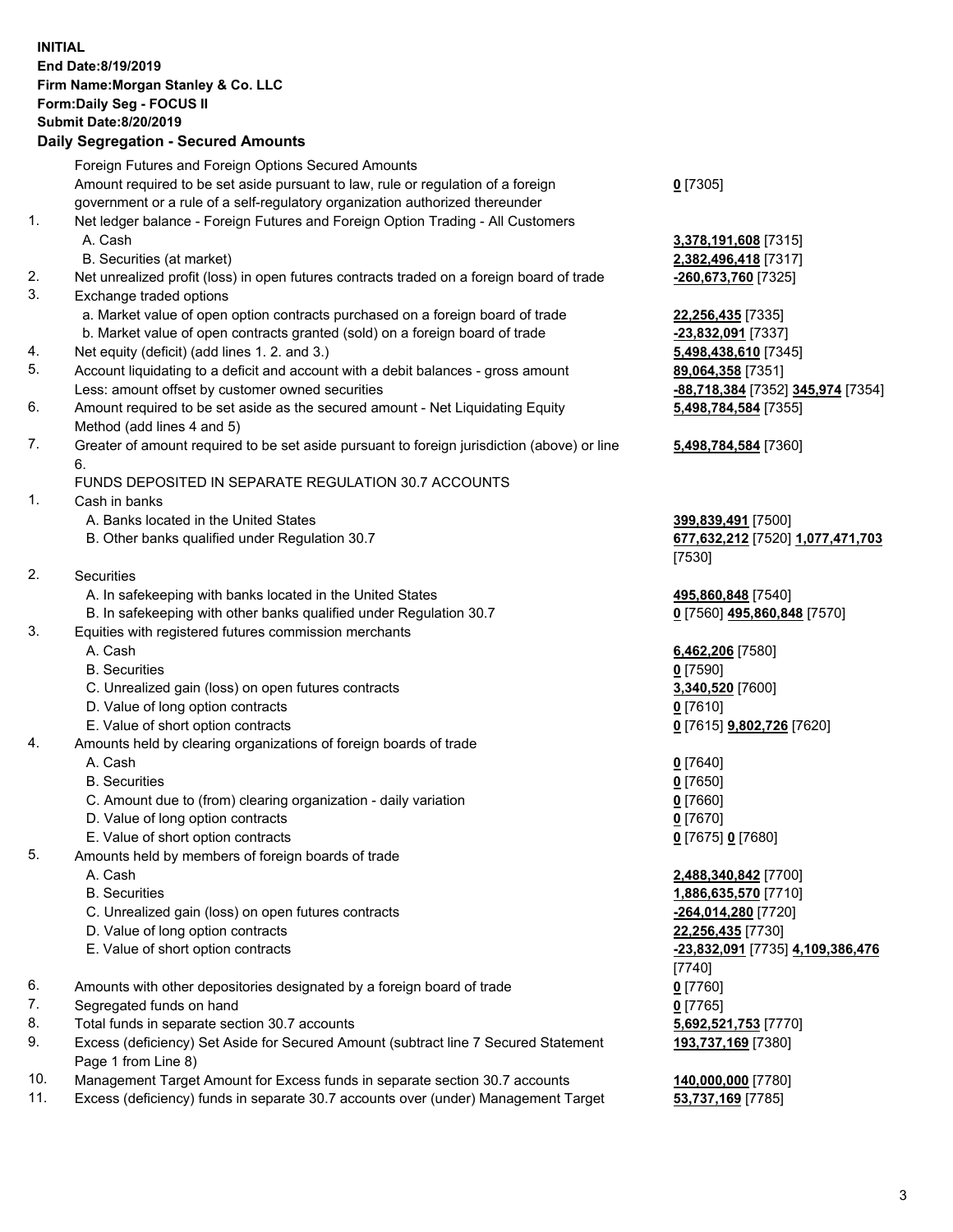|     | <b>INITIAL</b>                                                                                         |                                                       |
|-----|--------------------------------------------------------------------------------------------------------|-------------------------------------------------------|
|     | End Date: 8/19/2019                                                                                    |                                                       |
|     | Firm Name: Morgan Stanley & Co. LLC                                                                    |                                                       |
|     | Form: Daily Seg - FOCUS II                                                                             |                                                       |
|     | <b>Submit Date: 8/20/2019</b>                                                                          |                                                       |
|     | Daily Segregation - Segregation Statement                                                              |                                                       |
|     | SEGREGATION REQUIREMENTS(Section 4d(2) of the CEAct)                                                   |                                                       |
| 1.  | Net ledger balance                                                                                     |                                                       |
|     | A. Cash                                                                                                |                                                       |
|     | B. Securities (at market)                                                                              | 5,994,551,963 [7010]<br>6,261,781,927 [7020]          |
| 2.  | Net unrealized profit (loss) in open futures contracts traded on a contract market                     |                                                       |
| 3.  |                                                                                                        | 5,082,052,338 [7030]                                  |
|     | Exchange traded options<br>A. Add market value of open option contracts purchased on a contract market |                                                       |
|     | B. Deduct market value of open option contracts granted (sold) on a contract market                    | 924,307,645 [7032]                                    |
| 4.  | Net equity (deficit) (add lines 1, 2 and 3)                                                            | -812,294,391 [7033]                                   |
| 5.  | Accounts liquidating to a deficit and accounts with                                                    | 17,450,399,482 [7040]                                 |
|     | debit balances - gross amount                                                                          | 732,259,116 [7045]                                    |
|     | Less: amount offset by customer securities                                                             | <mark>-732,160,747</mark> [7047] <b>98,369</b> [7050] |
| 6.  | Amount required to be segregated (add lines 4 and 5)                                                   | 17,450,497,851 [7060]                                 |
|     | FUNDS IN SEGREGATED ACCOUNTS                                                                           |                                                       |
| 7.  | Deposited in segregated funds bank accounts                                                            |                                                       |
|     | A. Cash                                                                                                | 4,283,201,431 [7070]                                  |
|     | B. Securities representing investments of customers' funds (at market)                                 | $0$ [7080]                                            |
|     | C. Securities held for particular customers or option customers in lieu of cash (at                    | 678,084,208 [7090]                                    |
|     | market)                                                                                                |                                                       |
| 8.  | Margins on deposit with derivatives clearing organizations of contract markets                         |                                                       |
|     | A. Cash                                                                                                | 7,060,542,675 [7100]                                  |
|     | B. Securities representing investments of customers' funds (at market)                                 | $0$ [7110]                                            |
|     | C. Securities held for particular customers or option customers in lieu of cash (at                    | 5,583,697,719 [7120]                                  |
|     | market)                                                                                                |                                                       |
| 9.  | Net settlement from (to) derivatives clearing organizations of contract markets                        | 3,503,723 [7130]                                      |
| 10. | Exchange traded options                                                                                |                                                       |
|     | A. Value of open long option contracts                                                                 | 924, 307, 645 [7132]                                  |
|     | B. Value of open short option contracts                                                                | -812,294,391 [7133]                                   |
| 11. | Net equities with other FCMs                                                                           |                                                       |
|     | A. Net liquidating equity                                                                              | 17,149,548 [7140]                                     |
|     | B. Securities representing investments of customers' funds (at market)                                 | $0$ [7160]                                            |
|     | C. Securities held for particular customers or option customers in lieu of cash (at                    | $0$ [7170]                                            |
|     | market)                                                                                                |                                                       |
| 12. | Segregated funds on hand                                                                               | $0$ [7150]                                            |
| 13. | Total amount in segregation (add lines 7 through 12)                                                   | 17,738,192,558 [7180]                                 |
| 14. | Excess (deficiency) funds in segregation (subtract line 6 from line 13)                                | 287,694,707 [7190]                                    |
| 15. | Management Target Amount for Excess funds in segregation                                               | 235,000,000 [7194]                                    |
| 16. | Excess (deficiency) funds in segregation over (under) Management Target Amount                         | 52,694,707 [7198]                                     |

16. Excess (deficiency) funds in segregation over (under) Management Target Amount Excess